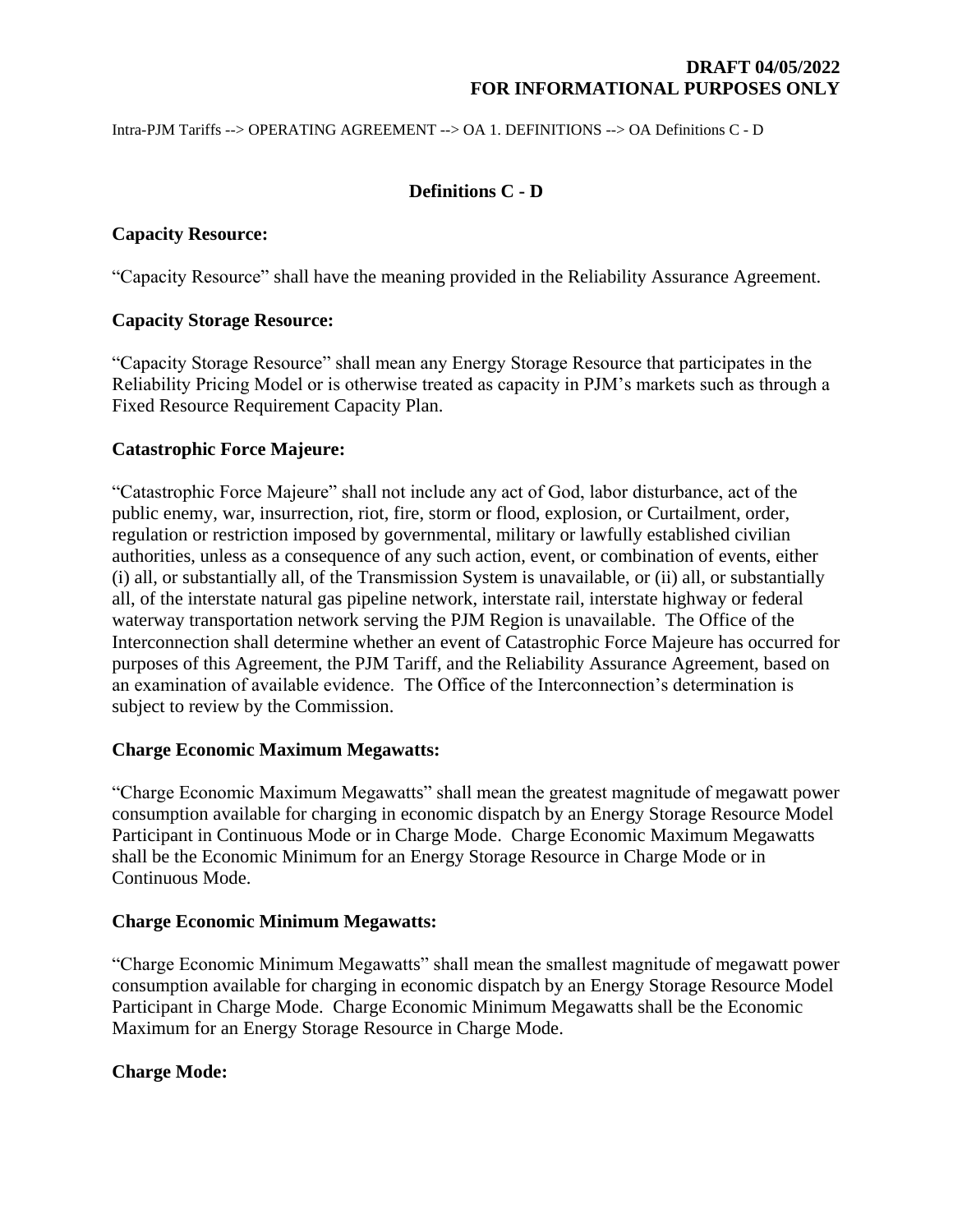Intra-PJM Tariffs --> OPERATING AGREEMENT --> OA 1. DEFINITIONS --> OA Definitions C - D

"Charge Mode" shall mean the mode of operation of an Energy Storage Resource Model Participant that only includes negative megawatt quantities (i.e., the Energy Storage Resource Model Participant is only withdrawing megawatts from the grid).

#### **Charge Ramp Rate:**

"Charge Ramp Rate" shall mean the Ramping Capability of an Energy Storage Resource Model Participant in Charge Mode.

### **Cold/Warm/Hot Notification Time:**

"Cold/Warm/Hot Notification Time" shall mean the time interval between PJM notification and the beginning of the start sequence for a generating unit that is currently in its cold/warm/hot temperature state. The start sequence may include steps such as any valve operation, starting feed water pumps, startup of auxiliary equipment, etc.

### **Cold/Warm/Hot Start-up Time:**

For all generating units that are not combined cycle units, "Cold/Warm/Hot Start-up Time" shall mean the time interval, measured in hours, from the beginning of the start sequence to the point after generator breaker closure, which is typically indicated by telemetered or aggregated State Estimator megawatts greater than zero for a generating unit in its cold/warm/hot temperature state. For combined cycle units, "Cold/Warm/Hot Start-up Time" shall mean the time interval from the beginning of the start sequence to the point after first combustion turbine generator breaker closure in its cold/warm/hot temperature state, which is typically indicated by telemetered or aggregated State Estimator megawatts greater than zero. For all generating units, the start sequence may include steps such as any valve operation, starting feed water pumps, startup of auxiliary equipment, etc. Other more detailed actions that could signal the beginning of the start sequence could include, but are not limited to, the operation of pumps, condensers, fans, water chemistry evaluations, checklists, valves, fuel systems, combustion turbines, starting engines or systems, maintaining stable fuel/air ratios, and other auxiliary equipment necessary for startup.

### **Cold Weather Alert:**

"Cold Weather Alert" shall mean the notice that PJM provides to PJM Members, Transmission Owners, resource owners and operators, customers, and regulators to prepare personnel and facilities for expected extreme cold weather conditions.

### **Committed Offer:**

The "Committed Offer shall mean 1) for pool-scheduled resources, an offer on which a resource was scheduled by the Office of the Interconnection for a particular clock hour for an Operating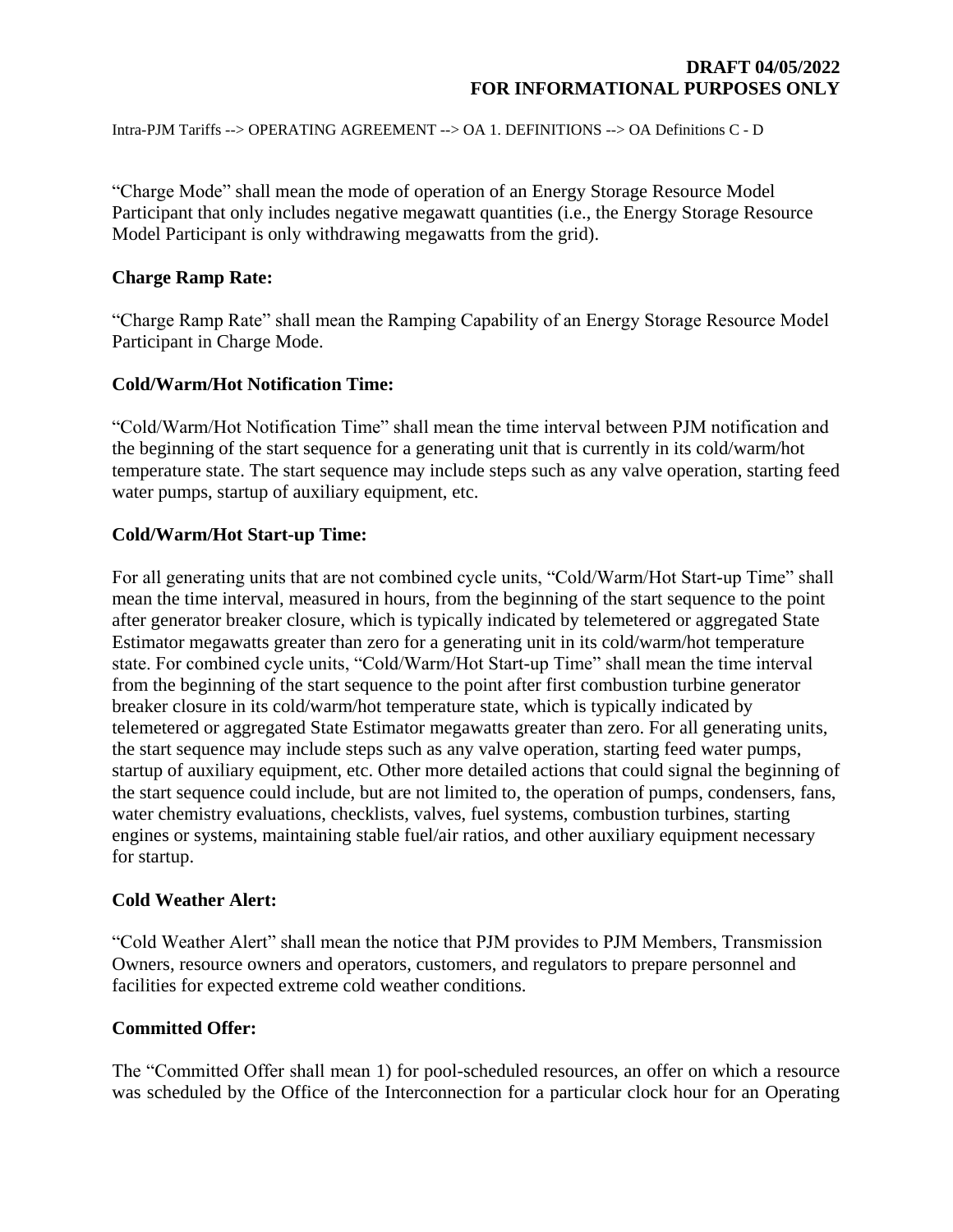Intra-PJM Tariffs --> OPERATING AGREEMENT --> OA 1. DEFINITIONS --> OA Definitions C - D

Day, and 2) for self-scheduled resources, either the offer on which the Market Seller has elected to schedule the resource or the applicable offer for the resource determined pursuant to Operating Agreement, Schedule 1, section 6.4, and the parallel provisions of Tariff, Attachment K-Appendix, section 6.4, or Operating Agreement, Schedule 1, section 6.6, and the parallel provisions of Tariff, Attachment K-Appendix, section 6.6, for a particular clock hour for an Operating Day.

### **Compliance Monitoring and Enforcement Program:**

"Compliance Monitoring and Enforcement Program" shall mean the program to be used by the NERC and the Regional Entities to monitor, assess and enforce compliance with the NERC Reliability Standards. As part of a Compliance Monitoring and Enforcement Program, NERC and the Regional Entities may, among other things, conduct investigations, determine fault and assess monetary penalties.

#### **Composite Energy Offer:**

"Composite Energy Offer" for generation resources shall mean the sum (in \$/MWh) of the Incremental Energy Offer and amortized Start-Up Costs and amortized No-load Costs, and for Economic Load Response Participant resources the sum (in \$/MWh) of the Incremental Energy Offer and amortized shutdown costs, as determined in accordance with Operating Agreement, Schedule 1, section 2.4 and Operating Agreement, Schedule 1, section 2.4A and the PJM Manuals.

### **Congestion Price:**

"Congestion Price" shall mean the congestion component of the Locational Marginal Price, which is the effect on transmission congestion costs (whether positive or negative) associated with increasing the output of a generation resource or decreasing the consumption by a Demand Resource, based on the effect of increased generation from or consumption by the resource on transmission line loadings, calculated as specified in Operating Agreement, Schedule 1, section 2, and the parallel provisions of Tariff, Attachment K-Appendix, section 2.

# **Consolidated Transmission Owners Agreement, PJM Transmission Owners Agreement or Transmission Owners Agreement:**

"Consolidated Transmission Owners Agreement," "PJM Transmission Owners Agreement" or Transmission Owners Agreement" shall mean that certain Consolidated Transmission Owners Agreement, dated as of December 15, 2005, by and among the Transmission Owners and by and between the Transmission Owners and PJM Interconnection, L.L.C. on file with the Commission, as amended from time to time.

#### **Continuous Mode:**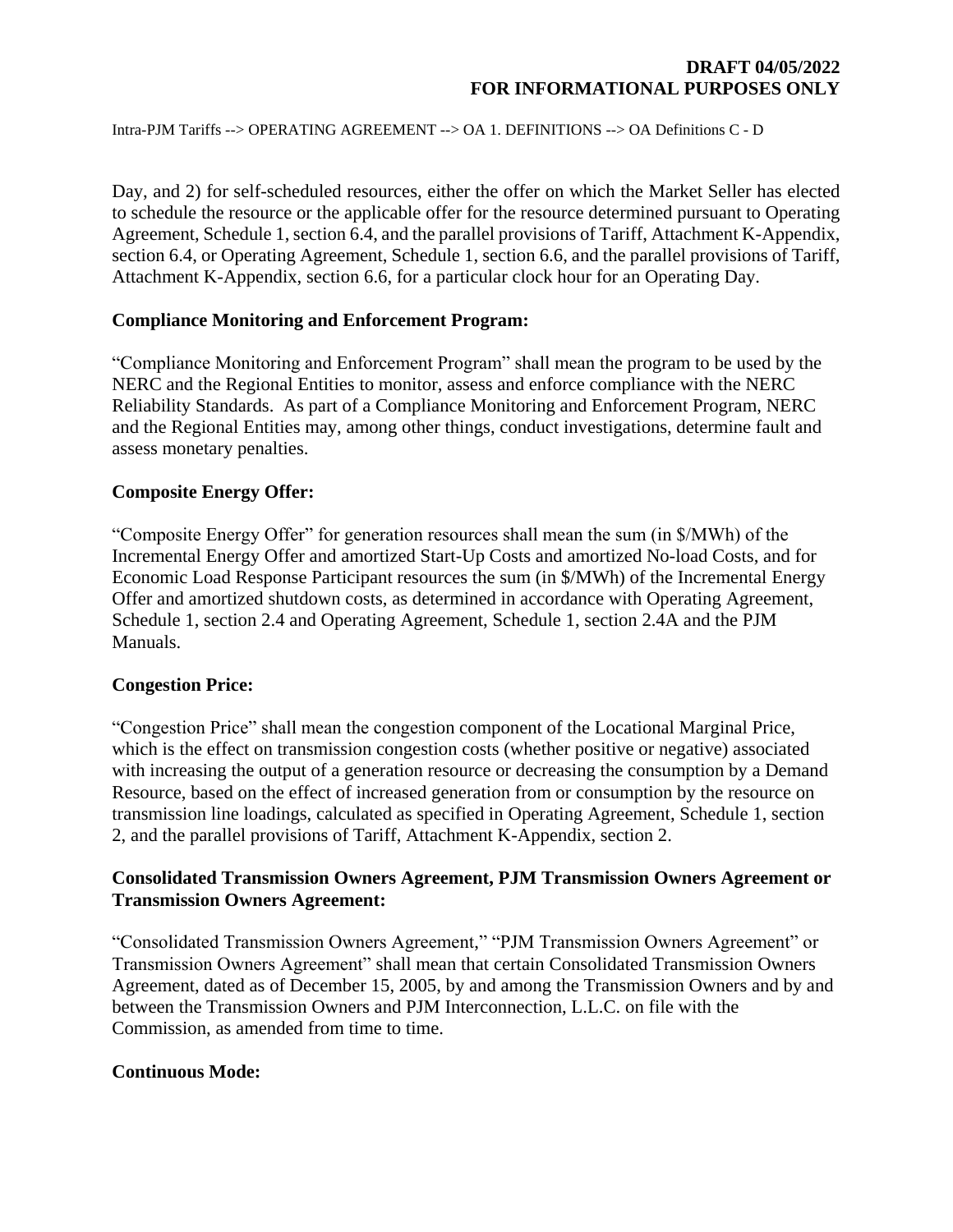Intra-PJM Tariffs --> OPERATING AGREEMENT --> OA 1. DEFINITIONS --> OA Definitions C - D

"Continuous Mode" shall mean the mode of operation of an Energy Storage Resource Model Participant that includes both negative and positive megawatt quantities (i.e., the Energy Storage Resource Model Participant is capable of continually and immediately transitioning from withdrawing megawatt quantities from the grid to injecting megawatt quantities onto the grid or injecting megawatts to withdrawing megawatts). Energy Storage Resource Model Participants operating in Continuous Mode are considered to have an unlimited ramp rate. Continuous Mode requires Discharge Economic Maximum Megawatts to be zero or correspond to an injection, and Charge Economic Maximum Megawatts to be zero or correspond to a withdrawal.

### **Control Area:**

"Control Area" shall mean an electric power system or combination of electric power systems bounded by interconnection metering and telemetry to which a common automatic generation control scheme is applied in order to:

(a) match the power output of the generators within the electric power system(s) and energy purchased from entities outside the electric power system(s), with the load within the electric power system(s);

(b) maintain scheduled interchange with other Control Areas, within the limits of Good Utility Practice;

(c) maintain the frequency of the electric power system(s) within reasonable limits in accordance with Good Utility Practice and the criteria of NERC and each Applicable Regional Entity;

(d) maintain power flows on transmission facilities within appropriate limits to preserve reliability; and

(e) provide sufficient generating capacity to maintain operating reserves in accordance with Good Utility Practice.

### **Control Zone:**

"Control Zone" shall mean one Zone or multiple contiguous Zones, as designated in the PJM Manuals.

### **Coordinated External Transaction:**

"Coordinated External Transaction" shall mean a transaction to simultaneously purchase and sell energy on either side of a CTS Enabled Interface in accordance with the procedures of Operating Agreement, Schedule 1, section 1.13 and the parallel provisions of Tariff, Attachment K-Appendix, section 1.13.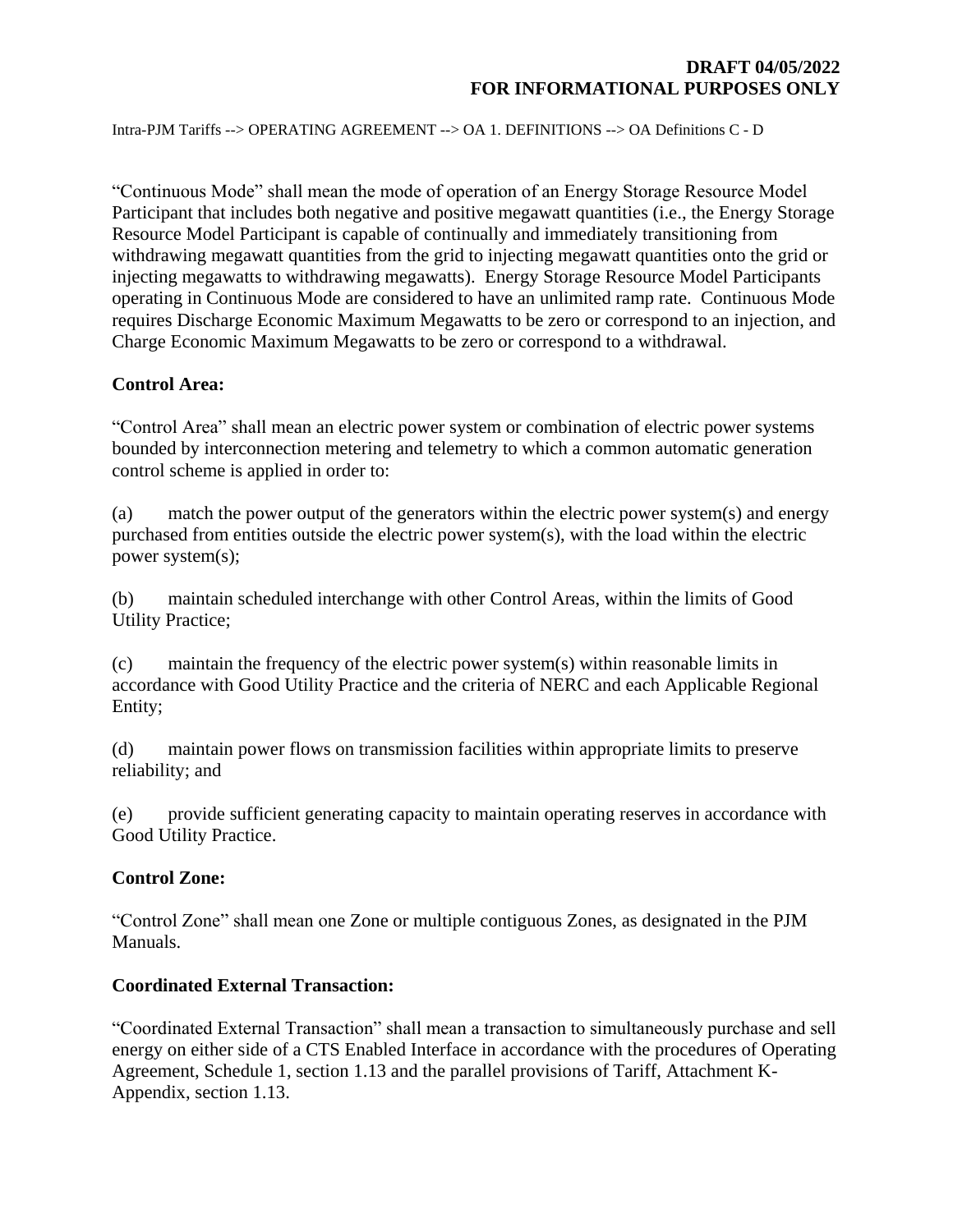Intra-PJM Tariffs --> OPERATING AGREEMENT --> OA 1. DEFINITIONS --> OA Definitions C - D

### **Coordinated Transaction Scheduling:**

"Coordinated Transaction Scheduling" or "CTS" shall mean the scheduling of Coordinated External Transactions at a CTS Enabled Interface in accordance with the procedures of Operating Agreement, Schedule 1, section 1.13, and the parallel provisions of Tariff, Attachment K-Appendix, section 1.13.

# **Counterparty:**

"Counterparty" shall mean PJMSettlement as the contracting party, in its name and own right and not as an agent, to an agreement or transaction with a Market Participant or other entities, including the agreements and transactions with customers regarding transmission service and other transactions under the PJM Tariff and this Operating Agreement. PJMSettlement shall not be a counterparty to (i) any bilateral transactions between Members, or (ii) any Member's self-supply of energy to serve its load, or (iii) any Member's self-schedule of energy reported to the extent that energy serves that Member's own load.

# **Credit Breach:**

"Credit Breach" shall mean (a) the failure of a Participant to perform, observe, meet or comply with any requirements of Tariff, Attachment Q or other provisions of the Agreements, other than a Financial Default, or (b) a determination by PJM and notice to the Participant that a Participant represents an unreasonable credit risk to the PJM Markets; that, in either event, has not been cured or remedied after any required notice has been given and any cure period has elapsed.

### **CTS Enabled Interface:**

"CTS Enabled Interface" shall mean an interface between the PJM Control Area and an adjacent Control Area at which the Office of the Interconnection has authorized the use of Coordinated Transaction Scheduling ("CTS"). The CTS Enabled Interfaces between the PJM Control Area and the New York Independent System Operator, Inc. Control Area shall be designated in Joint Operating Agreement Among and Between New York Independent System Operator Inc. and PJM Interconnection, L.L.C. (PJM Rate Schedule FERC No. 45) Schedule A. The CTS Enabled Interfaces between the PJM Control Area and the Midcontinent Independent System Operator, Inc. shall be designated consistent with Joint Operating Agreement between Midcontinent Independent System Operator, Inc. and PJM Interconnection, L.L.C, Attachment 3, section 2.

# **CTS Interface Bid:**

"CTS Interface Bid" shall mean a unified real-time bid to simultaneously purchase and sell energy on either side of a CTS Enabled Interface in accordance with the procedures of Operating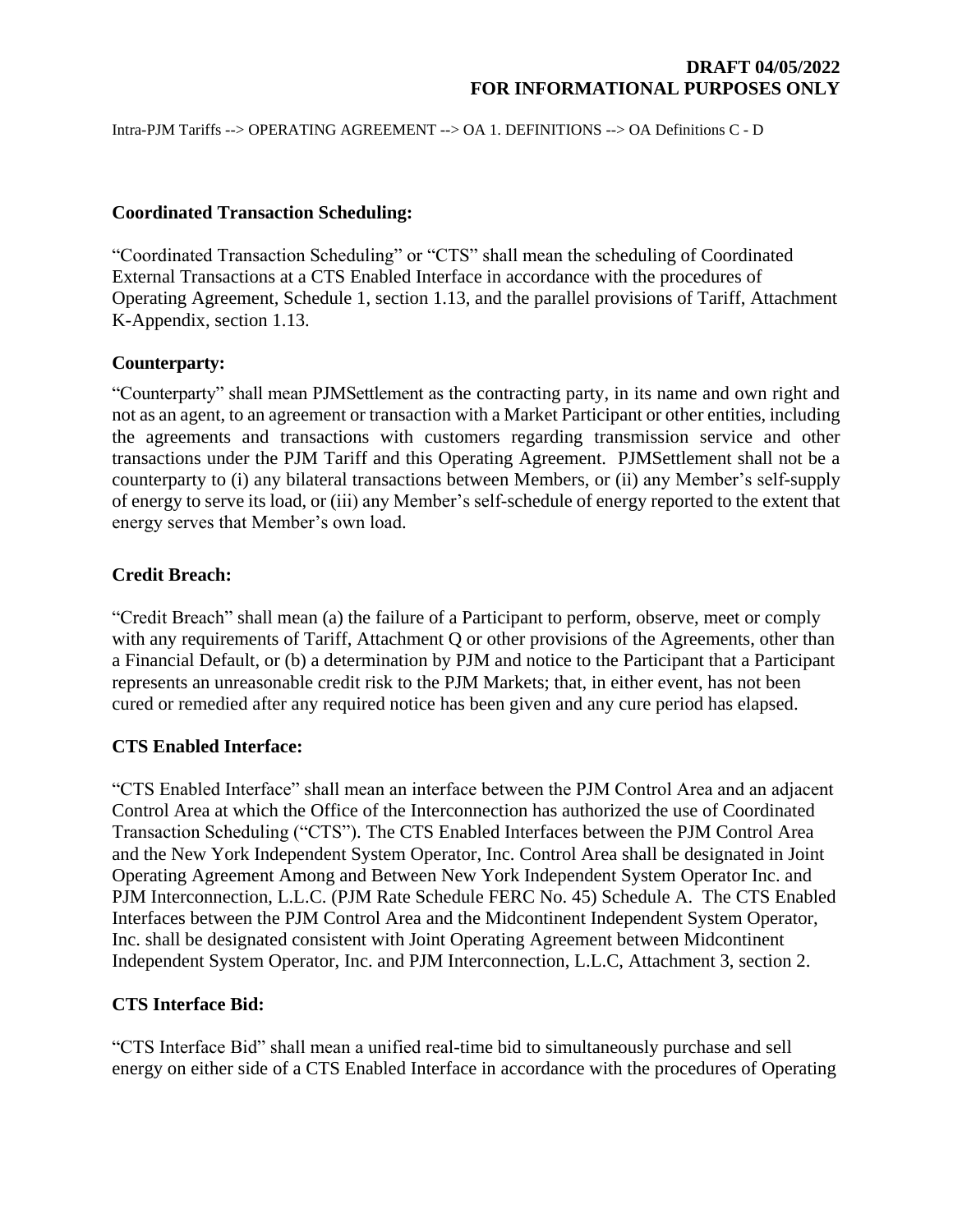Intra-PJM Tariffs --> OPERATING AGREEMENT --> OA 1. DEFINITIONS --> OA Definitions C - D

Agreement, Schedule 1, section 1.13, and the parallel provisions of Tariff, Attachment K-Appendix, section 1.13.

# **Curtailment Service Provider:**

"Curtailment Service Provider" or "CSP" shall mean a Member or a Special Member, which action on behalf of itself or one or more other Members or non-Members, participates in the PJM Interchange Energy Market, Ancillary Services markets, and/or Reliability Pricing Model by causing a reduction in demand.

### **Day-ahead Congestion Price:**

"Day-ahead Congestion Price" shall mean the Congestion Price resulting from the Day-ahead Energy Market.

# **Day-ahead Energy Market:**

"Day-ahead Energy Market" shall mean the schedule of commitments for the purchase or sale of energy and payment of Transmission Congestion Charges developed by the Office of the Interconnection as a result of the offers and specifications submitted in accordance with Operating Agreement, Schedule 1, section 1.10, and the parallel provisions of Tariff, Attachment K-Appendix, section 1.10.

### **Day-ahead Energy Market Injection Congestion Credits:**

"Day-ahead Energy Market Injection Congestion Credits" shall mean those congestion credits paid to Market Participants for supply transactions in the Day-ahead Energy Market including generation schedules, Increment Offers, Up-to Congestion Transactions, import transactions,and Day-ahead Pseudo-Tie Transactions.

### **Day-ahead Energy Market Transmission Congestion Charges:**

"Day-ahead Energy Market Transmission Congestion Charges" shall be equal to the sum of Dayahead Energy Market Withdrawal Congestion Charges minus [the sum of Day-ahead Energy Market Injection Congestion Credits plus any congestion charges calculated pursuant to the Joint Operating Agreement between the Midcontinent Independent Transmission System Operator, Inc. and PJM Interconnection, L.L.C. (PJM Rate Schedule FERC No. 38), plus any congestion charges calculated pursuant to the Joint Operating Agreement Among and Between New York Independent System Operator Inc. and PJM Interconnection, L.L.C. (PJM Rate Schedule FERC No. 45), plus any congestion charges calculated pursuant to agreements between the Office of the Interconnection and other entities, as applicable)].

### **Day-ahead Energy Market Withdrawal Congestion Charges:**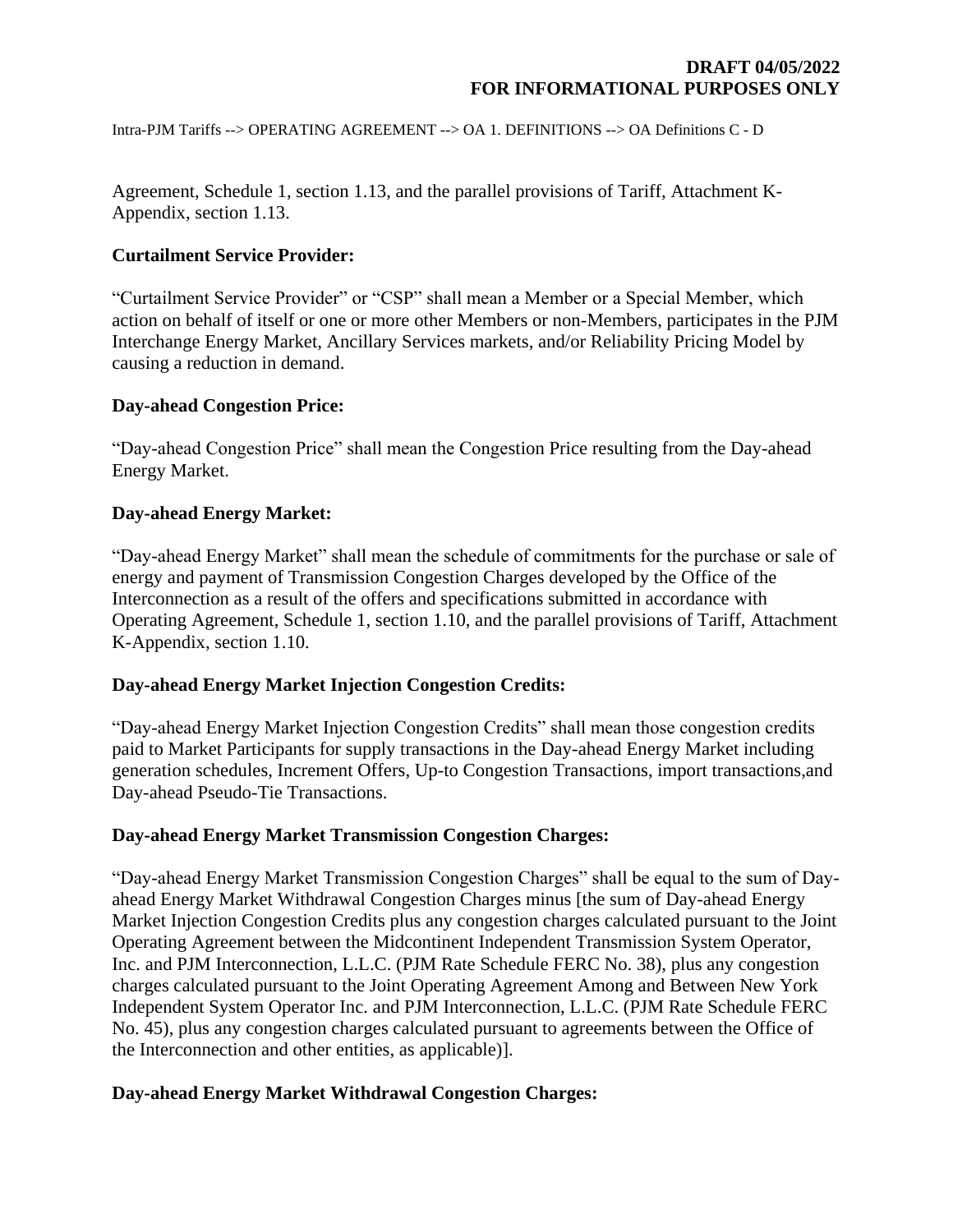Intra-PJM Tariffs --> OPERATING AGREEMENT --> OA 1. DEFINITIONS --> OA Definitions C - D

"Day-ahead Energy Market Withdrawal Congestion Charges" shall mean those congestion charges collected from Market Participants for withdrawal transactions in the Day-ahead Energy Market from transactions including Demand Bids, Decrement Bids, Up-to Congestion Transactions, Export Transactions, and Day-ahead Pseudo-Tie Transactions.

### **Day-ahead Loss Price:**

"Day-ahead Loss Price" shall mean the Loss Price resulting from the Day-ahead Energy Market.

### **Day-ahead Prices:**

"Day-ahead Prices" shall mean the Locational Marginal Prices resulting from the Day-ahead Energy Market.

#### **Day-Ahead Pseudo-Tie Transaction:**

"Day-Ahead Pseudo-Tie Transaction" shall mean a transaction scheduled in the Day-ahead Energy Market to the PJM-MISO interface from a generator within the PJM balancing authority area that Pseudo-Ties into the MISO balancing authority area.

### **Day-ahead Scheduling Reserves:**

"Day-ahead Scheduling Reserves" shall mean thirty-minute reserves as defined by the ReliabilityFirst Corporation and SERC.

### **Day-ahead Scheduling Reserves Market:**

"Day-ahead Scheduling Reserves Market" shall mean the schedule of commitments for the purchase or sale of Day-ahead Scheduling Reserves developed by the Office of the Interconnection as a result of the offers and specifications submitted in accordance with Operating Agreement, Schedule 1, section 1.10, and the parallel provisions of Tariff, Attachment K-Appendix, section 1.10.

#### **Day-ahead Scheduling Reserves Requirement:**

"Day-ahead Scheduling Reserves Requirement" shall mean the sum of Base Day-ahead Scheduling Reserves Requirement and Additional Day-ahead Scheduling Reserves Requirement.

#### **Day-ahead Scheduling Reserves Resources:**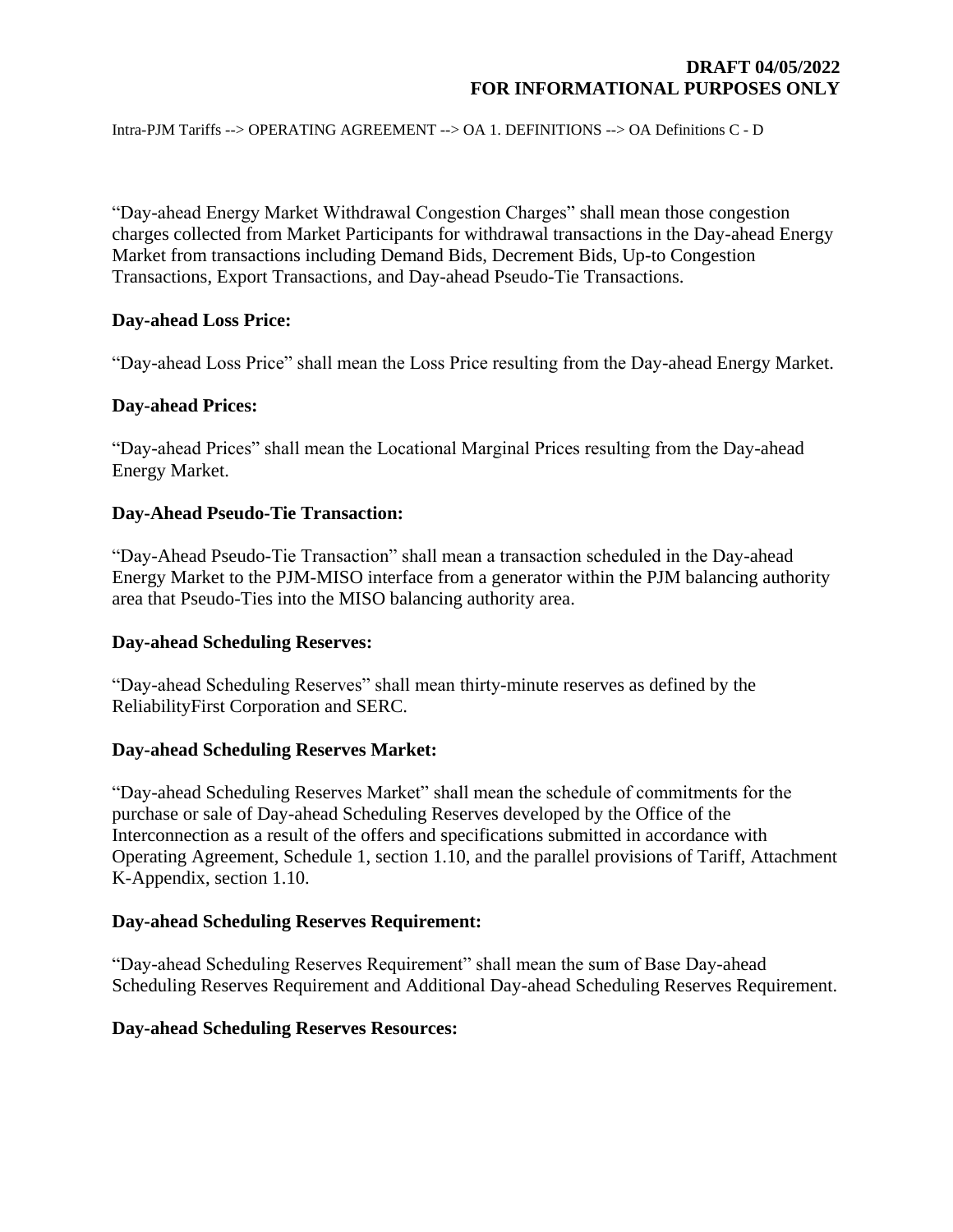Intra-PJM Tariffs --> OPERATING AGREEMENT --> OA 1. DEFINITIONS --> OA Definitions C - D

"Day-ahead Scheduling Reserves Resources" shall mean synchronized and non-synchronized generation resources and Demand Resources electrically located within the PJM Region that are capable of providing Day-ahead Scheduling Reserves.

#### **Day-ahead Settlement Interval:**

"Day-ahead Settlement Interval" shall mean the interval used by settlements, which shall be every one clock hour.

### **Day-ahead System Energy Price:**

"Day-ahead System Energy Price" shall mean the System Energy Price resulting from the Dayahead Energy Market.

#### **Decrement Bid:**

"Decrement Bid" shall mean a type of Virtual Transaction that is a bid to purchase energy at a specified location in the Day-ahead Energy Market. A cleared Decrement Bid results in scheduled load at the specified location in the Day-ahead Energy Market.

#### **Default Allocation Assessment:**

"Default Allocation Assessment" shall mean the assessment determined pursuant to Operating Agreement, section 15.2.2.

#### **Demand Bid:**

"Demand Bid" shall mean a bid, submitted by a Load Serving Entity in the Day-ahead Energy Market, to purchase energy at its contracted load location, for a specified timeframe and megawatt quantity, that if cleared will result in energy being scheduled at the specified location in the Day-ahead Energy Market and in the physical transfer of energy during the relevant Operating Day.

#### **Demand Bid Limit:**

"Demand Bid Limit" shall mean the largest MW volume of Demand Bids that may be submitted by a Load Serving Entity for any hour of an Operating Day, as determined pursuant to Operating Agreement, Schedule 1, section 1.10.1B, and the parallel provisions of Tariff, Attachment K-Appendix, section 1.10.1B.

#### **Demand Bid Screening:**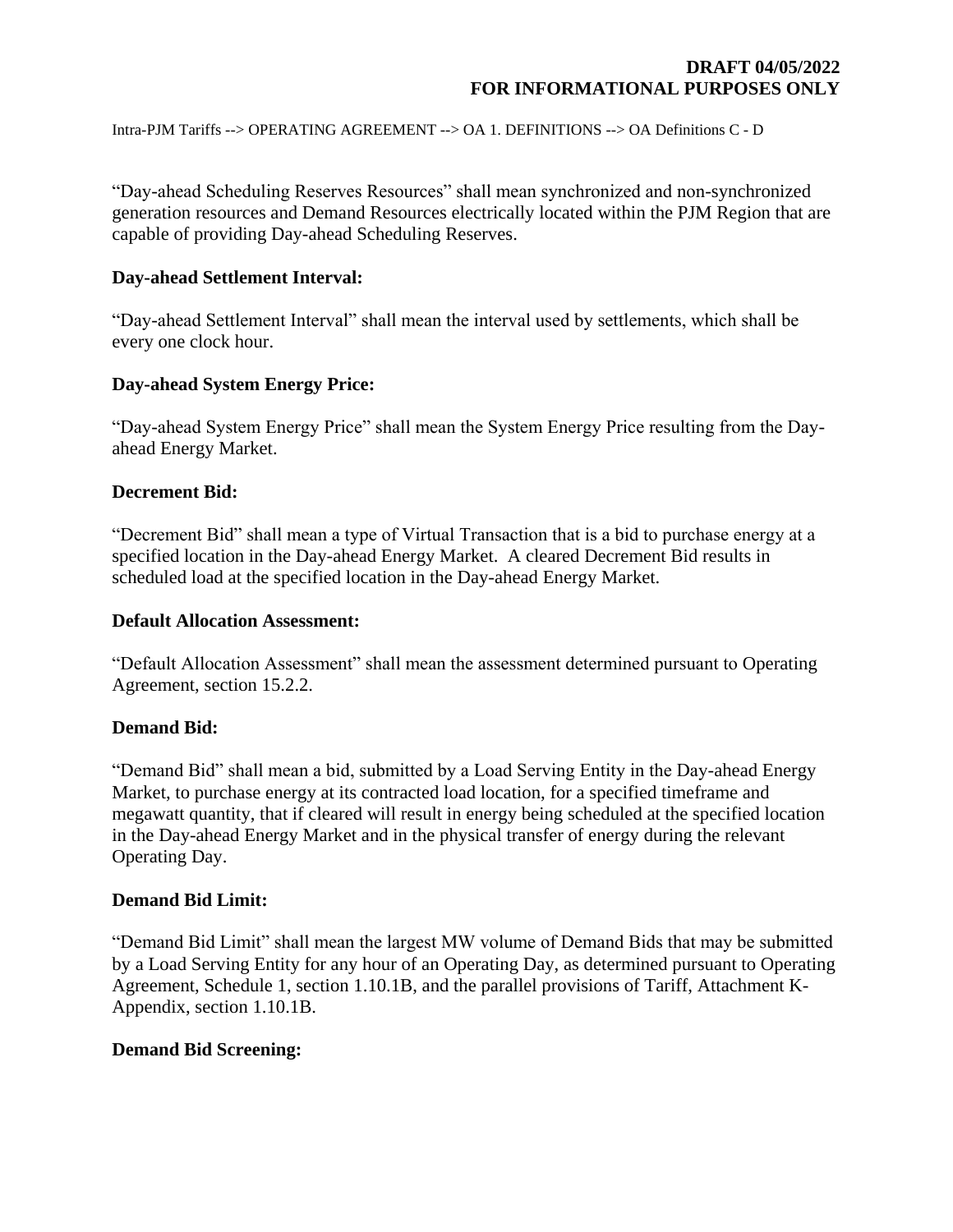Intra-PJM Tariffs --> OPERATING AGREEMENT --> OA 1. DEFINITIONS --> OA Definitions C - D

"Demand Bid Screening" shall mean the process by which Demand Bids are reviewed against the applicable Demand Bid Limit, and rejected if they would exceed that limit, as determined pursuant to Operating Agreement, Schedule 1, section 1.10.1B, and the parallel provisions of Tariff, Attachment K-Appendix, section 1.10.1B.

#### **Demand Resource:**

"Demand Resource" shall have the meaning provided in the Reliability Assurance Agreement.

### **Designated Entity:**

"Designated Entity" shall mean an entity, including an existing Transmission Owner or Nonincumbent Developer, designated by the Office of the Interconnection with the responsibility to construct, own, operate, maintain, and finance Immediate-need Reliability Projects described in Operating Agreement, Schedule 6, section 1.5.8(m)(2), Short-term Projects, Long-lead Projects, or Economic-based Enhancements or Expansions pursuant to Operating Agreement, Schedule 6, section  $1.5.8(c)$ .

### **Direct Charging Energy:**

"Direct Charging Energy" shall mean the energy that an Energy Storage Resource purchases from the PJM Interchange Energy Market and (i) later resells to the PJM Interchange Energy Market; or (ii) is lost to conversion inefficiencies, provided that such inefficiencies are an unavoidable component of the conversion, storage, and discharge process that is used to resell energy back to the PJM Interchange Energy Market.

#### **Direct Load Control:**

"Direct Load Control" shall mean load reduction that is controlled directly by the Curtailment Service Provider's market operations center or its agent, in response to PJM instructions.

#### **Discharge Economic Maximum Megawatts:**

"Discharge Economic Maximum Megawatts" shall mean the maximum megawatt power output available for discharge in economic dispatch by an Energy Storage Resource Model Participant in Continuous Mode or in Discharge Mode. Discharge Economic Maximum Megawatts shall be the Economic Maximum for an Energy Storage Resource in Discharge Mode or in Continuous Mode.

#### **Discharge Economic Minimum Megawatts:**

"Discharge Economic Minimum Megawatts" shall mean the minimum megawatt power output available for discharge in economic dispatch by an Energy Storage Resource Model Participant